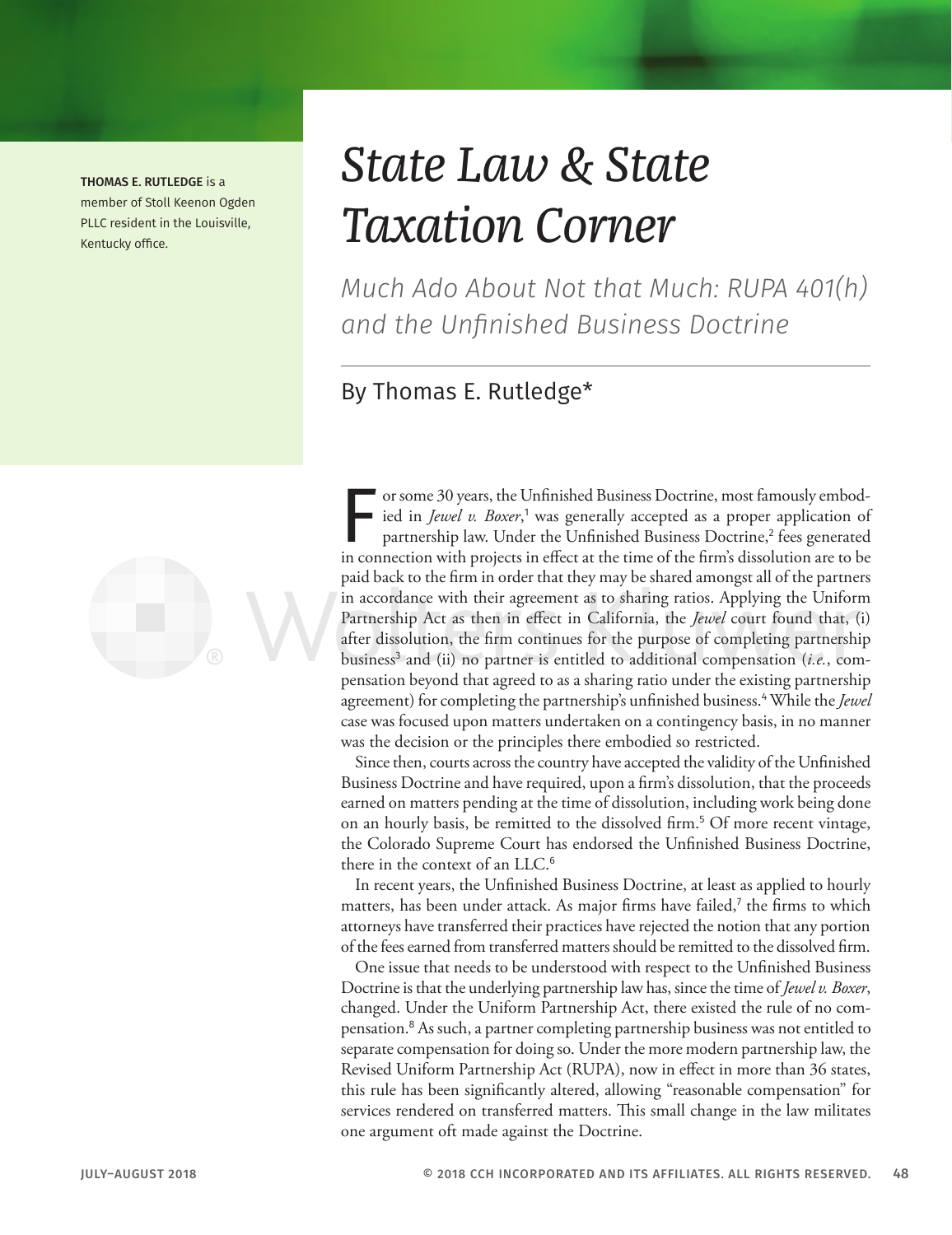This column will proceed as follows. First, it will consider how the Unfinished Business Doctrine has of late been attacked, especially as to matters performed on an hourly basis. As a part thereof, various arguments against the Unfinished Business Doctrine will be answered. Second, the recent referral to the D.C. Circuit of what is the right question regarding the Doctrine will be reviewed. Third, the effect of RUPA §401(h) will be considered, it eliminating the argued economic impact of the Doctrine and thereby removing it from the debate.

#### The Unfinished Business Doctrine and Recent Challenges

Since 2008, firms with nationwide footprints including Heller Ehrmann, Thelen, Howrey and Thacher Proffitt & Wood have fallen by the wayside. Of course, the 2008 economic collapse has not been the sole factor leading to the disappearance of major firms, examples being Mudge, Rose, Gurthrie, Alexander & Ferdon (dissolved in 1995), Altheimer & Gray (dissolved in 2003), Coudert Brothers (dissolved in 2005) and Jenkins & Gilchrist (dissolved in 2007). At least as of this writing, the most recent failure has been Sedgwick, which announced on November 21, 2017, that it was closing down its operations by the end of that December.<sup>9</sup>

*One issue that needs to be understood with respect to the Unfinished Business Doctrine is that the underlying partnership law has, since the time of* Jewel v. Boxer, *changed.*

Upon the shuttering of any law firm, its constituents, be they partners/members, associates, paralegals, administrative assistants and other support personnel are going to be seeking jobs and will typically be absorbed by other firms. In other instances, a subset of those constituents will form their own new firm. As those attorneys move to new firms, hopefully consistent with the rules of professional conduct, they solicit clients to move their business with them. Clients will typically want to keep their representations with the attorneys already familiar with both the lawsuit or transaction and that client's needs and desires.

But what of the all-to-easily-overlooked lingering obligations to the prior firm? Like any business, a law firm, at any time, is going to have a plethora of outstanding obligations.10 Office rents, library subscriptions, equipment leases, *etc.*, are going to be outstanding. The firm is going to have accrued but unsatisfied obligations to employees for salary, severance, accrued but unutilized vacation pay, and retirement plan contributions. Again, these are typical of any business that might fail. What is different about a law firm is that it is a pure cash flow business. Law firms have little to no hard assets to liquidate to generate cash to satisfy those debts and obligations. What law firms do have are client relationships that generate cash flow consequent to the rendering of legal services. Work is done, invoices go out, and (hopefully) the client promptly pays. The firm then uses that income to satisfy its debts and obligations with, hopefully, something left over to distribute to the partners. But let's assume that the available funds, whether in hand or accounts receivable, are not sufficient to discharge those obligations, much less make any distribution to the partners.<sup>11</sup>

That is where the Unfinished Business Doctrine, sometimes referred to as the *Jewel* Doctrine, comes into play. Under the Unfinished Business Doctrine, income derived from projects pending at the time of the firm's dissolution, irrespective at what firm the work may be completed, constitutes an asset of the firm to be applied first to the dissolved firm's obligations and then shared amongst the partners in accordance with their agreement as to sharing ratios.<sup>12</sup>

Of late, there has been significant dispute as to the application of the Unfinished Business Doctrine, particularly with respect to hourly rate (as contrasted with contingency fee) matters of the now dissolved large firms. In *In re Thelen*, <sup>13</sup> it was held that the Unfinished Business Doctrine did not apply to hourly rate matters. A similar determination that hourly rate matters are not unfinished business was reached in *Heller Ehrmann LLP v. Davis, Wright, Tremaine, LLP*. <sup>14</sup> However, in *LaFond v. Sweeney*, 15 the Colorado Supreme Court found that the Unfinished Business Doctrine does apply to hourly rate matters.

In *Heller Ehrman LLP v. Davis Wright Tremaine LLP*, on appeal from the decision of the Bankruptcy Court,<sup>16</sup> the Ninth Circuit certified the question to the California Supreme Court.<sup>17</sup> The California Supreme Court agreed to decide the question, but it framed the issue as: "[W] hat interest, if any, does a dissolved law firm have in legal matters that are in progress but not completed at the time the law firm is dissolved, when the dissolved law firm had been retained to handle the matters on an hourly basis?"<sup>18</sup>

On March 5, 2018, the California Supreme Court answered, holding that the dissolved partnership has no enforceable property interest in hourly rate work for a matter pending at the time of dissolution but later performed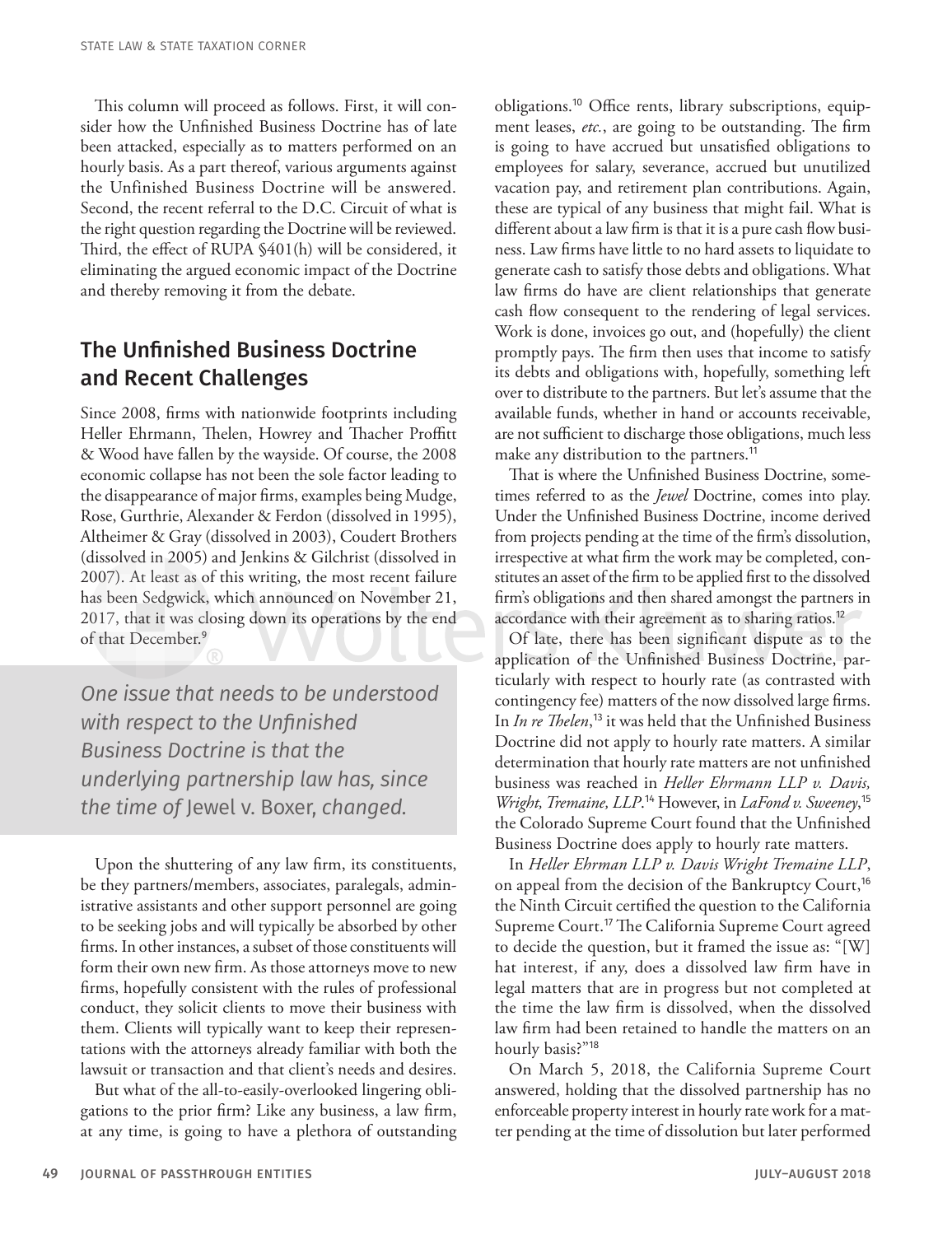at the firms to which the dissolved firm's attorneys have moved with those pending matters. Looking to both section 404 of RUPA<sup>19</sup> and section 21 of UPA,<sup>20</sup> the Court focused upon whether the dissolved firm had a "property" interest in the hourly rate matter such that it would in turn have an interest in the fees paid, post-dissolution and after the matters have been moved to new firms. It held that no such property interest existed.

A dissolved law firm therefore has no property interest in the fees or profits associated with unfinished hourly fee matters. The firm never owned such matters, and upon dissolution, cannot claim a property interest in the income streams that they generate. This is true even when it is the dissolved firm's former partners who continue to work on these matters and earn the income—as is consistent with our partnership law.<sup>21</sup>

This conclusion was either enhanced or justified on the basis that it facilitated lawyer mobility at the time of firm's dissolution and prevented impediments to client choice in attorneys. As to the former point, the *Heller* court wrote: "Former partners of a dissolved firm may face limited mobility in bringing unfinished matters to replacement firms when those unfinished matter are unattractive because the fees they generate must be shared with the dissolved firm."<sup>22</sup> As to the latter point, the Court reasoned that if there is a claim on the fees earned by the firm to which the attorney and the matter have moved, those "firms will not receive the full fees paid and therefore will not be as incentivized to work on their matters," leaving clients to move those matters to "second-choice counsel."<sup>23</sup> As is discussed below, the California Supreme Court misconstrued the question at hand, namely the obligations *inter-se* the partners *vis-à-vis* the proceeds earned on the transferred files.

Generically, the arguments made against the Unfinished Business Doctrine have been:

- It does not apply to hourly billing engagements;
- It is based on the false premise that the dissolved firm has an enforceable property interest;
- It limits lawyer mobility;<sup>24</sup> and
- It limits the ability of clients to choose attorneys.

The *Heller Erhmann* decision, like others as to similar points, is highly questionable. In a manner similar to the *In re Thelen*<sup>25</sup> decision, in *Heller Erhmann* there is both a focus on a stilted interpretation of "property" and an unjustified emphasis of client choice. The matter belongs to the client, and the client has an unfettered right to transfer the file as they see fit. On this basis it was held that the firm has no property interest in the file. Which is well and good, but it does not go to the question at hand. While there may not exist an enforceable property interest in the matter, as amongst the partners there certainly can be an enforceable agreement as to the proceeds of the work performed.<sup>26</sup> That agreement, embodied in partnership law where there is no partnership agreement to the contrary, applies through the firm's winding up and termination. Projects came about consequent to the now-dissolved firm's activities; "lawyers often leverage the preparatory work and reputation of an entity in which they have a shared stake, and to which they owe a shared fiduciary duty."27 If that firm reputation is firm property, and the matter is "derived from a use by a partner of partnership property,"<sup>28</sup> then how can there not be an obligation to account for the fees realized? Further, under RUPA, the duty to account for those fees is only to the extent they exceed reasonable compensation for completing the work.<sup>29</sup> Partnership law in no manner distinguishes between hourly and contingency matters in the application of these rules.

Likewise, client choice/lawyer mobility are red herrings. As was observed previously, then focusing on the *Thelen* decision:<sup>30</sup>

- Any number of factors may preclude a client following one or more attorneys to a new firm.<sup>31</sup>
- As to the argument that clients may be, consequent to the Unfinished Business Doctrine, locked out of the counsel they desire, it is only that, an argument.<sup>32</sup>
- The reasoning that, inter-se, business organization law be damned if it might impact upon an attorney's ability to relocate to a new firm after another's dissolution flies in the face of partnership law.<sup>33</sup>
- The reasoning that the attorney's attention on client matters should not be limited by financial obligations to former partners and the old firm places the interest of the client in a position superior to the partner's inter-se agreement, affording the client the right to dictate the partnership's disposition of the fees it receives.

If the *Jewel* Doctrine was keeping lawyers of failed firms from transitioning to new firms, or if it kept clients from being able to transition files as they see fit, it would be expected that there would be lawsuits and ethics opinions addressing these concerns. The absence of that record compels that conclusion that these "arguments" are pretectual.

### *Hogan Lovells*—Finally the Right **Ouestion**

On February 27, 2018, the Ninth Circuit Court of Appeals certified to the District of Columbia Court of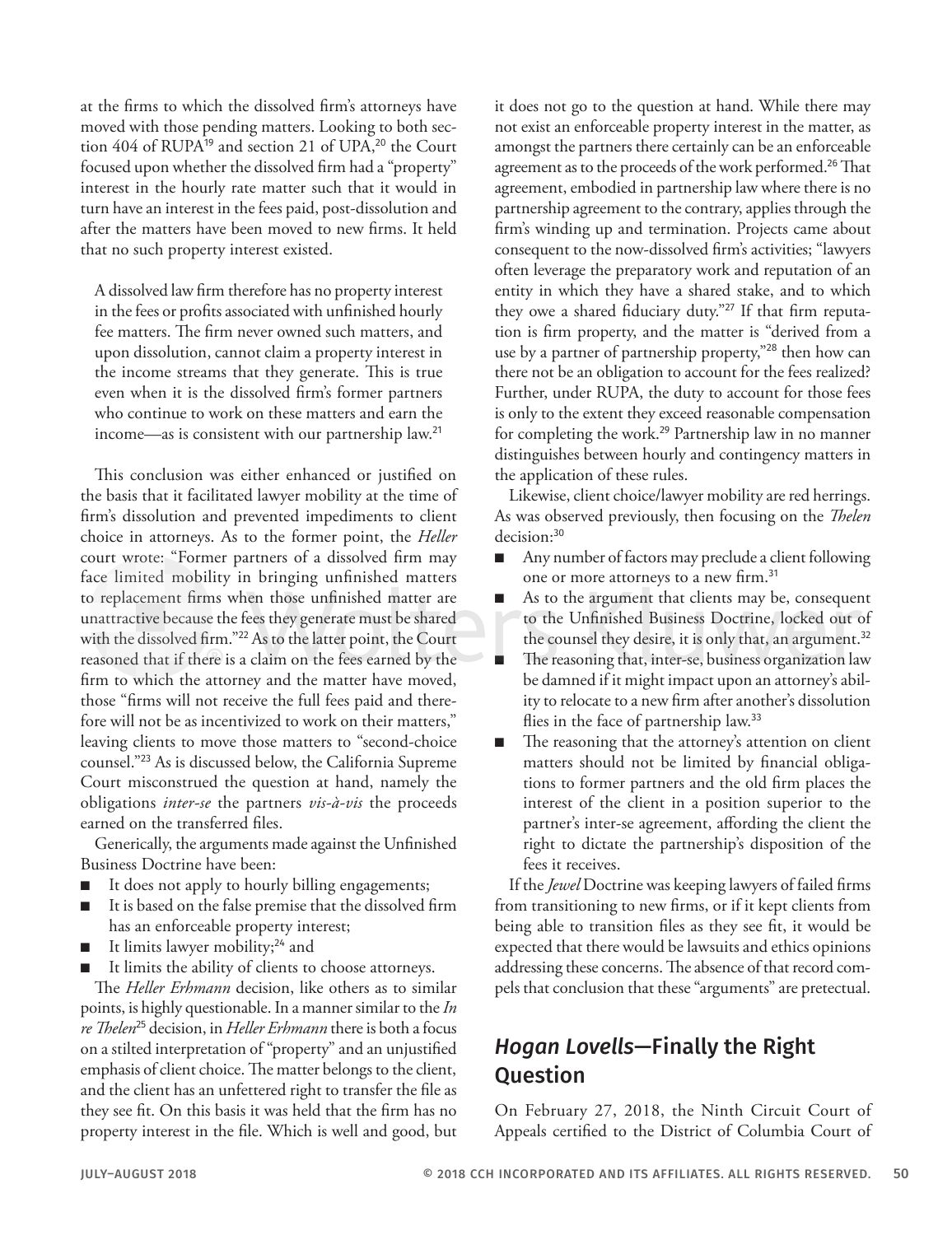Appeals a trio of questions with respect to DC partnership law.<sup>34</sup> There, *finally*, the correct question has been asked, namely:

[D]oes a dissociated partner owe a duty to his or her former law firm to account for profits earned postdeparture on legal matters that were in process but not completed at the time of the partner's departure, where the partner's former law firm had been hired to handle those matters on an hourly basis and where those matters were completed at another firm that hired the partner?

The focus is not upon whether the firm has a property interest in the client's file—that the answer to that question is "no" has never been in dispute. But it is also irrelevant to the application of the Unfinished Business Doctrine. Rather, it reaches the proceeds of performing services on the transferred file.

### RUPA 401(h) and Reasonable Compensation

Which brings us to consideration of the correct question<sup>35</sup> against the backdrop of the law governing the relationships among the partners, that of partnerships. 36 As noted previously, the law under UPA was that the partners were not entitled to separate compensation for completing the firm's business as it stood at the time of dissolution. Rather, any proceeds exceeding those necessary to satisfy partnership obligations would be distributed among the partners in accordance with their prior agreement as to sharing ratios. RUPA intentionally modified this rule to allow all partners reasonable compensation in connection with completing the firm's business as it stood at the time of dissolution. Under RUPA §401(k), is now provided that:

A partner is not entitled to remuneration for services performed for the partnership, *except for reasonable compensation for services rendered in winding up the business of the partnership*. 37

At first blush this differential between the partnership acts could indicate that partnerships governed by the new law<sup>38</sup> should not be subject to the *Jewel* Doctrine. This viewpoint overstates the case. In a partnership governed by RUPA §401(h), a partner completing partnership business as part of its winding up is entitled to "reasonable compensation."<sup>39</sup> Seldom if ever will "reasonable compensation" equal all proceeds of that engagement. In

effect, RUPA §401(h) militates objections to the *Jewel* Doctrine to the extent it impacts upon the firm to which an attorney transitions her or his practice. By eliminating the no compensation rule and adding a "reasonable" component, RUPA invites the dissolving firm and the new firms to which its lawyers move the opportunity to negotiate an appropriate division.

While there is to date a dearth of case law on the interpretation of RUPA §401(h), one paradigm would be to consider the claim as in the nature of a quantum meruit action by the partner against the firm.<sup>40</sup> Once the value of the services rendered in completing the partnership business has been thereby determined, that amount is "reasonable compensation." The remaining balance of the fees collected will then be remitted to the prior (dissolved) firm to be divided among all of the partners in accordance with the sharing ratios set forth in the partnership agreement.<sup>41</sup> In addition, the "reasonable compensation" provided for in RUPA §401(h) provides for disparate treatment among the partners who oversee and conclude the firm's unfinished business. Partners who undertake the more onerous tasks will be compensated for doing so while those who complete the less strenuous tasks will receive proportionally less compensation for the services rendered on the partnership's behalf.<sup>42</sup> In consequence, RUPA's adoption of a compensation rule, in opposition to UPA's no compensation rule, only adds another step in the process but does not otherwise alter the Unfinished Business Doctrine, even as it militates a perceived negative consequence of the prior law.<sup>43</sup>

In the alternative, and preferably, the former and the new firm may (and should) negotiate a fee division on the transferred projects. In the past, these discussions may not have been fruitful because the dissolved firm had, under UPA section 18(f), an absolute right to all proceeds of the transferred projects. Under the new flexibility afforded by the "reasonable compensation" rule of RUPA, there is a more level playing field, and the firms can effectively negotiate a viable settlement both as to which projects will be treated as continuing and the formula(s) to be applied in dividing fees as received. Those formulas could and should as well address the period of time for which they will apply. When agreement cannot be reached, the dissolved firm will have the protection of filing a *lis pendens* against the fees collected by the new firm and the ability to bring an action for the determination of what is "reasonable compensation." Hopefully, it will not come to that.

As for the firms to which lawyers and projects transfer, it is true that for some period of time on certain projects the new firm will not fully capture all of the proceeds of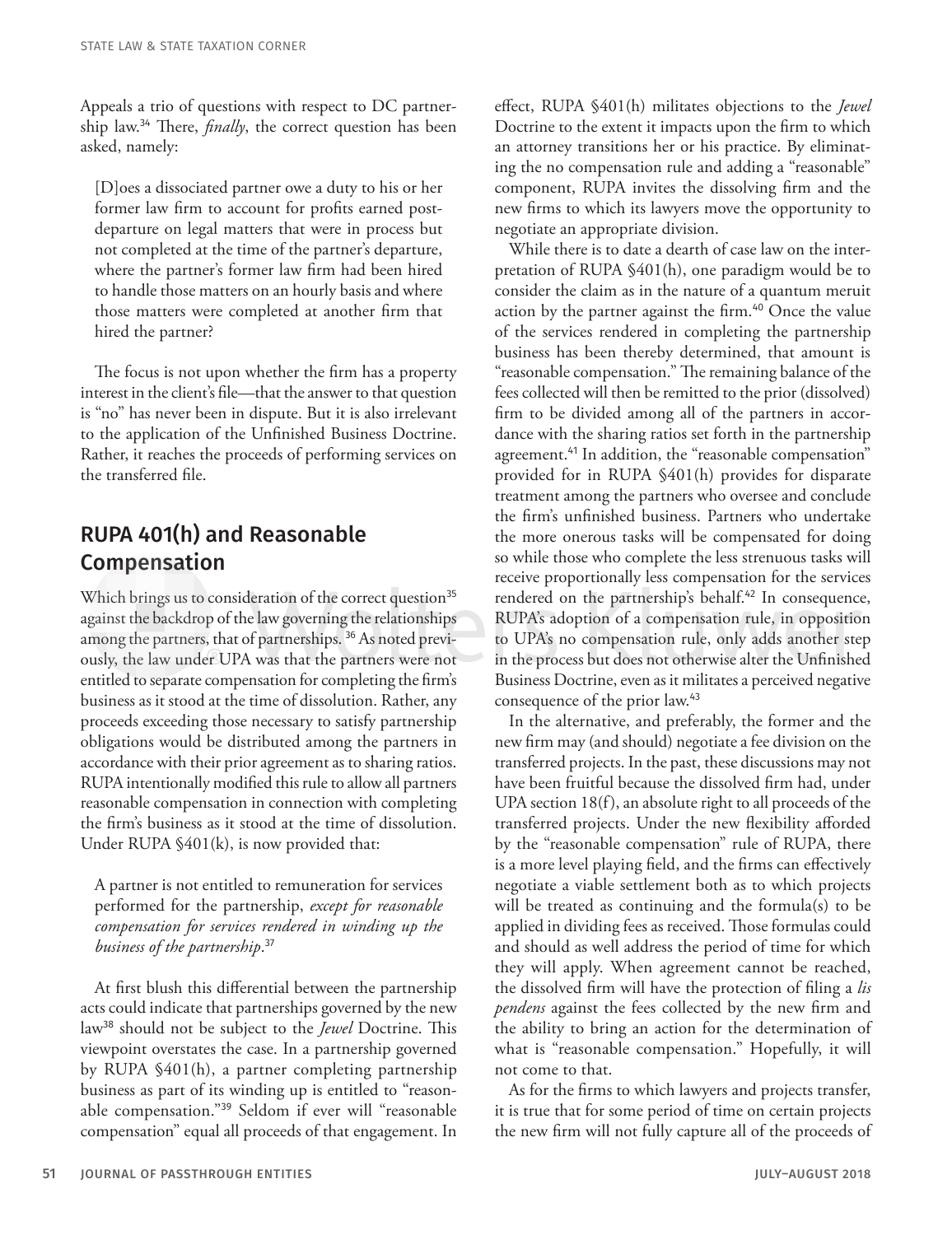the work performed by a lateral attorney. But this is an economic cost of bringing on that lateral attorney that is no different than that attorney requesting a guaranteed minimum distribution, a special payment into his or her retirement plan, or any number of other special arrangements that have been agreed to across innumerable law firms. Returning to the now dissolved firm fees above "reasonable compensation" is indistinguishable from the new firm, which has a higher rate structure, permitting the grandfathering of the prior (lower) rates for clients

that follow a lateral attorney. As commonplace as are those sorts of arrangements, and firms continue to flourish, then RUPA §401(h) will likewise do no harm.

It can only be hoped that the DC Circuit will avoid falling into the *Thelen*/*Heller Ehrmann* trap and look anew at this question in the light of substantive partnership law. The Unfinished Business Doctrine is a natural and foreseeable consequence of partnership law. If the partners did not contract out of its application, there is no injury in its application.

#### ENDNOTES

- \* A frequent speaker and writer on business organization law, Thomas E. Rutledge has published in journals including The Business Lawyer, the Delaware Journal of Corporate Law, the American Business Law Journal and the JOURNAL OF TAXATION, and is an elected member of the American Law Institute. He blogs at *Kentuckybusinessentitylaw.blogspot.com*.
- <sup>1</sup> *Jewel v. Boxer*, 156 Cal. App. 3D 171 (Cal. Ct. App. 1984).
- <sup>2</sup> Sometimes referred to as the "*Jewel* Doctrine."
- CAL. CORP. CODE §15030 (repealed 1999) (verbatim adoption of UPA §30 (1914)).
- CAL. CORP. CODE §15018(f) (repealed 1999) (verbatim adoption of UPA §18(f) (1914)).
- <sup>5</sup> *See* Michael D. DeBaecke and Victoria A. Guilfoyle, *Law Firm Dissolutions: When the Music Stops, Does Anyone Need to Account for Any Unfinished Business?*, 14 Del. L. Rev. 41, 47, n. 38 (2013); *Dev. Specialist, Inc. v. Akin Gump Strauss Hauer & Feld LLP* (*In re Coudert Bros., LLP*), 480 BR 145, 163–164 (S.D.N.Y. 2012) (collecting cases); *In re Labrum & Doak*, 227 BR 391, 410 (Bankr. E.D. Pa. 1998) ("[H]ourly-fees derived from work-in-progress pending at the time of dissolution are clearly property [of the firm]."); ROBERT W. HILLMAN, LAW FIRM BREAKUPS: The Law and Ethics of Grabbing and Leaving §4.4.3 (1990); Robert W. Hillman, Hillman On Lawyer Mobility: The Law and Ethics of Partner Withdrawals and Law Firm Breakups §4.6.1.2 (2nd Ed. 1998 & Supp. 2014 supp.) ("[T]here is no basis under partnership law for treating a matter billed on an hourly basis as something other than the unfinished business of a law partnership.") (italics deleted).
- <sup>6</sup> *LaFond v. Sweeney*, 343 P3d 939 (Colo. 2015).
- <sup>7</sup> *See* Thomas E. Rutledge and Tara A. McGuire, *Conflicting Views as to the Unfinished Business Doctrine*, 46 Texas J. Business Law 1, n. 1 (2015).
- <sup>8</sup> *See* Unif. Part. Act §18(f), 6 (pt. II) U.L.A.101 (2001); Ky. Rev. Stat. Ann. §362.235(6).
- <sup>9</sup> Details as to many of these failures are collected in Rutledge and McGuire, *Conflicting Views, supra* note 7 at 1, n. 1. With respect to Sedgwick, *see, e.g.*, Kathleen Pender, *85-Year-Old San Francisco Law Firm Sedgwick Plans*

*to Shut Down*, San Francisco Chronicle (Nov. 22, 2017), available at *www.sfchronicle. com/business/networth/article/85-yearold-San-Francisco-law-firm-Sedgwickplans-12378614.php*.

- <sup>10</sup> *See, e.g.*, Douglas R. Richmond, *Migratory Law Partners and the Glue of Unfinished Business*, 39 N. Ky. L. Rev. 359, 362 (2012).
- <sup>11</sup> At one time these obligations would be satisfied because the partners, *inter-se*, were personally liable for those debts and obligations. *See* UPA §15, 6 (pt. III) ULA 331 (2015). To the extent that the firm was not able to generate revenue sufficient to satisfy its obligations, the partners were required to contribute toward that deficit. *See* UPA §§40(a) II, 40 (d), 6 (pt. IV) ULA 427 (2015). This all changed with the advent of the LLP and to a lesser degree the LLC, forms which protected the partners/ members from personal liability for the firm's debts and obligations. *See, e.g.*, RUPA §306(c), 6 (pt. II) ULA 388 (2015) ("A debt, obligation, or other liability of a partnership incurred while the partnership is a limited liability partnership is solely the debt, obligation, or other liability of the limited liability partnership. A partner is not personally liable, directly or indirectly, by way of contribution or otherwise, for a debt, obligation, or other liability of the limited liability partnership solely by reason of being or acting as a partner."); Ky. Rev. Stat. Ann. §362.220(2). With this change in the law the risk of unsecured claims was shifted to the creditors.

Admittedly, the Professional Services Corporation ("PSC") long pre-dated the LLP/ LLC, and it afforded the shareholders therein limited liability. *See generally* Thomas E. Rutledge, *The Place (If Any) of the Special Purpose Professional Structure in Entity Rationalization*, 58 Bus. Law. 1413 (Aug. 2003); *see also* H. Bradley Jones, *The Professional Corporation*, 27 Fordham L. Rev. 353, 354–55 (1958). While used by generally smaller firms that sought to utilize the advantageous treatment of employee and retirement benefits for which the form was originally designed, a

combination of limitations on S corporation elections and the spectre of double taxation and in certain instances the absence of limited liability, as well as professional inertia, limited the use of the PSC. *See generally* Robert W. Hillman, *Organizational Choices of Professional Service Firms: An Empirical Study*, 58 Bus. Law. 1387, notes 30, 31, 54–60 and accompanying text (August, 2003); *see also* Robert W. Hillman, Allison Rhodes and Peter Tran, *Organizational Choices of*  Law Firms, 16 BUSINESS ENTITIES 16 (July/ Aug. 2014).

- <sup>12</sup> *See* UPA §30, 6 (pt. IV) U.L.A. 259 (2015) ("On dissolution the partnership is not terminated, but continues until the winding up of partnership affairs is completed."); RUPA §802, 6 (pt. I) U.L.A. 197 (2001).
- <sup>13</sup> *In re Thelen*, 20 NE3d 264, 268 (N.Y. 2014).
- <sup>14</sup> *Heller Ehrmann LLP v. Davis, Wright, Tremaine, LLP*, 527 BR 24, 26 (Bankr. N.D. Cal. June 11, 2014).
- <sup>15</sup> *LaFond v. Sweeney*, 343 P3d 939 (Colo. 2015).
- <sup>16</sup> *See Heller Ehrmann LLP v. Davis, Wright, Tremaine, LLP*, 527 BR 24 (N.D. Cal. 2014).
- <sup>17</sup> *See Heller Ehrman LLP v. Davis Wright Tremaine LLP*, CA-9, 830 F3d 964, 966 ("We ask the California Supreme Court to resolve a question of state law: whether a dissolved law firm has a property interest in legal matters that are in progress but not completed at the time the law firm is dissolved, where the dissolved law firm had been retained to handle the matters on an hourly basis.").
- <sup>18</sup> *Heller Erhmann LLP v. Davis Wright Tremaine LLP*, No. S236208, 2016 Cal. LEXIS 7131, at \*1 (Cal. Aug. 31, 2016).
- <sup>19</sup> Adopted in California in 1996.
- <sup>20</sup> CALIF. CORPS CODE §15021 (repealed 1996) and *id*. §16404.
- <sup>21</sup> *Id.*, slip op. at 12.
- <sup>22</sup> *Id*.
- <sup>23</sup> *Id.*, slip op. at 13.
- Whether there is a basis for a policy in favor of lawyer mobility, in contrast for a policy in favor of law firm stability, is highly debatable. *See, e.g.*, Robert W. Hillman, *Law Firms and*